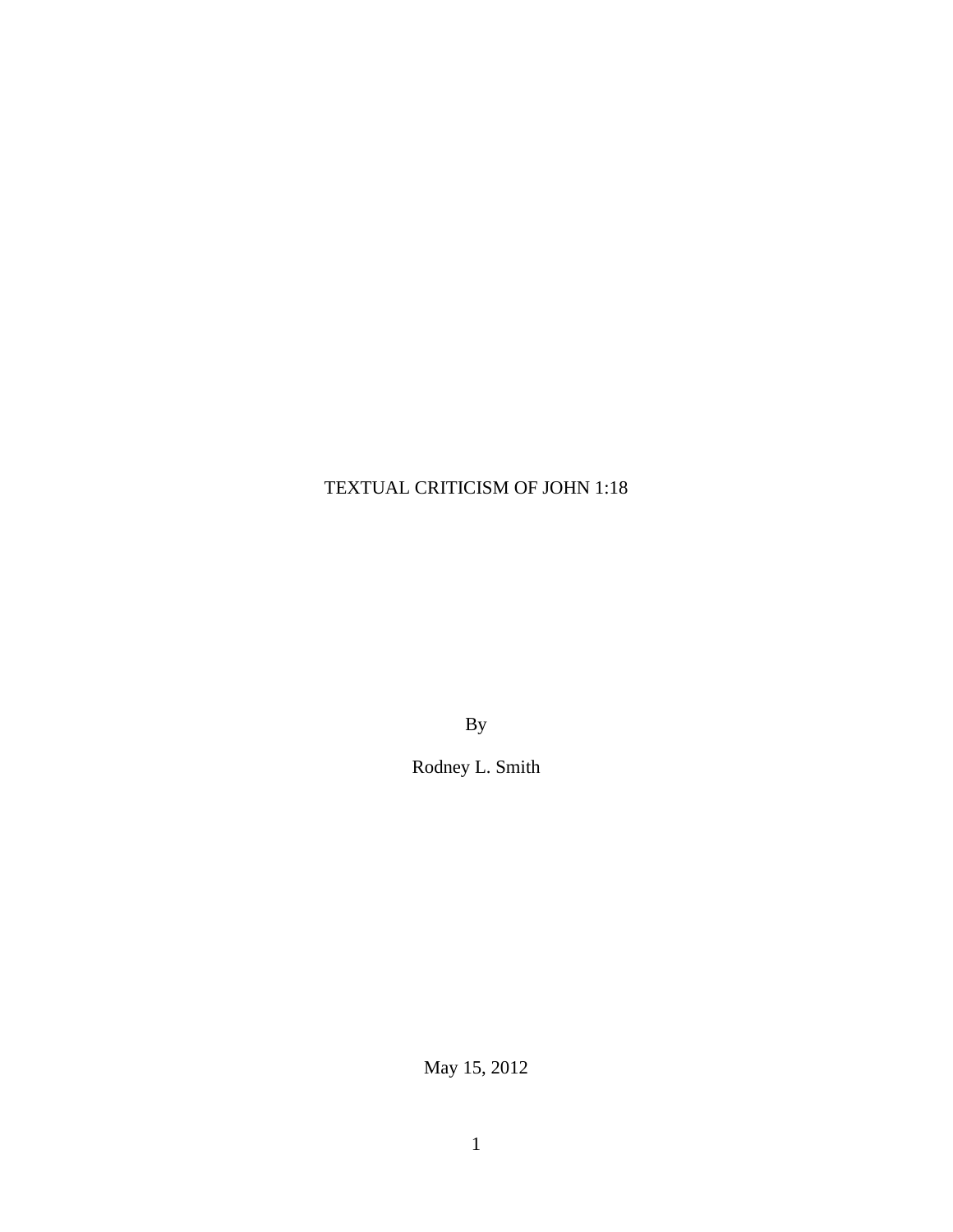# Textual Criticism of John 1:18

## Comparing Translations

NKJV: "No one has seen God at any time. The only begotten Son, who is in the bosom of the Father, He has declared Him."

NIV: "No one has ever seen God, but the one and only Son, who is himself God and is in closest relationship with the Father, has made him known."

NASB: "No one has seen God at any time; God the only Son, who is in the arms of the Father, He has explained Him."

ESV: "No one has ever seen God; the only God, who is at the Father's side, he has made him known."

My translation from UBS5

"No one has ever seen God. God the only Son, the one who is in the bosom of the Father, he has revealed Him."

Variant readings and implications

- 1. μονογενής θεός- Either refers to the "unique God" or the "only begotten God," depending on how μονογενής is translated. This reading implies that John is writing about either the "one and only God" or the "only begotten God." Whereas the former would not be unique to the Old Testament ideas of there being only one God, the latter would be an oxymoron since it would refer to a "begotten God." However, since it refers to Jesus, it could refer to the only God who was born as a human being. This reading stresses Jesus' deity and eternality.
- 2. o μονογενής θεός- Either refers to "the unique God" or "the only begotten God." This reading carries the same theological implications as number one above. This reading also stresses Jesus' deity and eternality.
- 3.  $\dot{\text{o}}$  uovoyevnς vios- Either refers to "the unique son" or "the only begotten son." This reading would refer to Jesus' humanity and/ or submission to the Father as opposed to the others. If "only begotten" is chosen, then it would imply that Jesus in some way had a beginning.
- 4. μονογενής υιός θεού-Either refers to the "unique Son of God" or "only begotten son of God." This reading has the same implications as number four above but merely specifies "of God."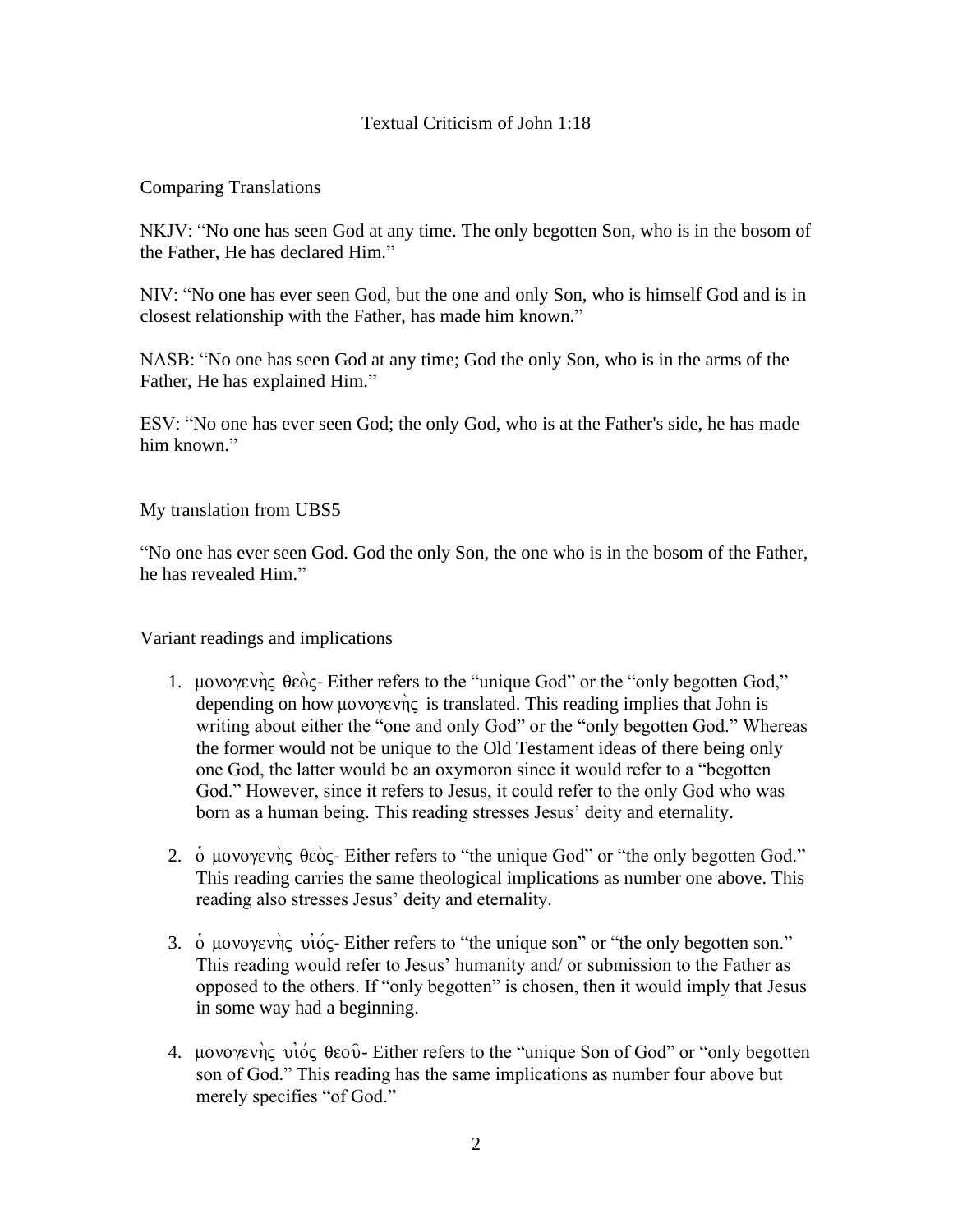5.  $\dot{\text{o}}$  μονογενής- Either refers to "the unique one" or "the only begotten one." This reading implies that John is referring to Jesus as simply "the one and only" or "the one and only one." This would also stress Jesus' deity and eternality. This reading would best explain the origin of each of the other variations since  $\theta \hat{\epsilon} \hat{\delta} \hat{\epsilon}$  or  $\hat{\nu} \hat{\delta} \hat{\epsilon}$ could have been added to the end if this is the original reading.

Assessing the external evidence

|                  | μονογενής θεός                             | ό μονογενής<br>$\theta$ εός          | ο μονογενής<br>$\vec{v}$                                                                     | μονογενής υιός ό μονογενής<br>$\theta$ εου |           |
|------------------|--------------------------------------------|--------------------------------------|----------------------------------------------------------------------------------------------|--------------------------------------------|-----------|
| Alexandrian      | $P^{66}$ N B C L syr <sup>p,</sup><br>hmeg | $P^{75}$ 33 $\text{cop}^{\text{bo}}$ | $C^3 \Delta \Psi 579$<br>892                                                                 |                                            |           |
| Western          | geo <sup>2</sup>                           |                                      | $syr^c$                                                                                      | itq                                        | $vg^{ms}$ |
| Caesarean        |                                            |                                      | $\Theta f^1 f^{13}$ syr <sup>pal</sup><br>$arm\,geo^128$<br>565 700                          |                                            |           |
| <b>Byzantine</b> |                                            |                                      | A Wsupp $157$<br>180 205 1006<br>1010 1071<br>1241 1243<br>1292 1342<br>1505 Byz [E F<br>GH] |                                            |           |

Based on the external evidence, the reading  $\dot{o}$  μονογενής νιός has vastly more textual support than any of the other readings. Some of this support is from earlier Alexandrian texts, but the majority is from the later Byzantine textual family. Collectively, both  $\mu$ ovoy $\epsilon v$  $\hat{v}$   $\epsilon$   $\hat{\theta}$  and  $\hat{\theta}$   $\mu$ ovoy $\epsilon v$  $\hat{v}$   $\epsilon$   $\hat{\theta}$  e $\hat{\theta}$  beat out the aforementioned reading according to the earliest and most reliable textual evidence. If the earlier manuscripts are given more weight, then it appears that  $\mu$ ovo $\gamma$ evng  $\theta$ eog is most likely the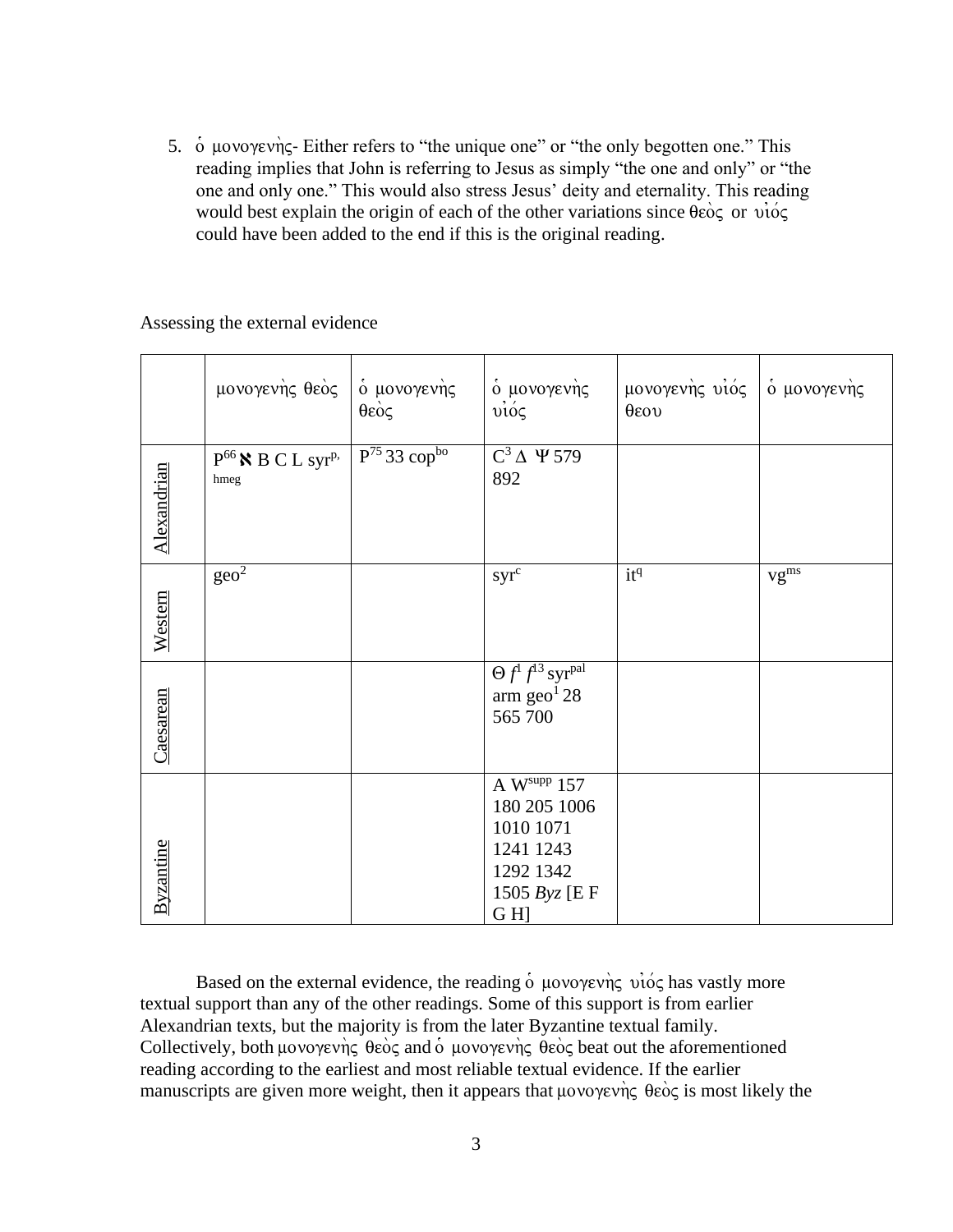original reading. If quantity of textual evidence is counted more important then  $\dot{\rm o}$  $\mu$ ovo $\gamma$ ev $\eta$  $\zeta$  vió $\zeta$  is original. Probably the first option is correct since earlier manuscript evidence is more likely to be closer to the autograph of John's gospel than later manuscript traditions.

#### Assessing the internal evidence

At first glance, the reading  $\dot{o}$  μονογενής νίος would certainly seem to be intrinsically Johanine. Compare τον υίον τον μονογενη and του μονογενούς υίου του: θεου in the Gospel of John 3:16, 18 respectively and τον υίον αυτού τον μονογενη in 1 John 4:9. In these passages it is evident that  $\vec{v}$  usually occurs with  $\mu$ ovo $\gamma$ ev $\eta \in \Pi$ John's writings. However, in John 1:14 the word μονογενούς occurs without  $\vec{v}$   $\vec{o}$ , at least showing that uovoyevnς can occur without  $\vec{v}$   $\vec{o}$ . However, the word is still employed in connection with the concept of sonship, as evidenced by the phrase μονογενούς παρά Πατρός. Although it seems compelling on the grounds of similarity with John 3:16, 18 and 1 John 4:9 to assume that  $\dot{\text{o}}$  μονογενής νίος is more Johanine than μονογενής θεός and therefore probably the original reading, this reading could also be explained as a harmonization. Bruce M. Metzger agrees, regarding it as a "scribal assimilation" (Metzger, 1971, 198). Therefore, it remains impossible to reach such a conclusion conclusively.

According to J. Ramsey Michaels,  $\mu$ ovo $\gamma \in \theta$ eò $\varsigma$  also has intrinsic relation to its context within the first chapter of John's gospel. In John 1:1 "the Word was with God, and the Word was God," and, according to Michaels, verse 18 echoes this assertion, stating that the "One and Only" (μονογενής) is both God himself and "right beside the Father" (Michaels, 2010, 92). This is in contrast to W. Robertson Nicoll who states that all of the internal evidence favors  $\dot{o}$  μονογενής νίος (Nicoll, 1976, 691). M. Zerwick and M. Grosvenor indicates that the use of  $\ddot{\omega}$  the participle form of  $\dot{\varepsilon}$ u $\acute{\mu}$ , is possibly used atemporally to refer to the eternality of the  $\mu$ ovo $\gamma \in V$  (Zerwick et al., 2010, 287). If so, it would refer to the one who is the  $\mu$ ovo $\gamma$ evn $\varsigma$ —Jesus—as being eternal and therefore God, agreeing with the more difficult reading  $\mu$ ovo $\gamma$ evng  $\theta \epsilon$ og.

#### Final evaluation

Based on the above considerations of both the external and internal evidence, μονογενής θεός is probably the original reading of John 1:18. This reading best explains both the textual evidence and the origin of the other readings since harmonization with other familiar Johanine passages such as John 3:16, 18 remains a possibility. (The external manuscript evidence for  $\dot{\text{o}}$  μονογενής is not sufficient to rule it out as a scribal error.) μονογενής θεός is favored by more of the earlier Alexandrian manuscripts than  $\dot{o}$  $\mu$ ovo $\gamma$ ev $\eta$ c vióc, and both the internal textual evidence and Johanine theology are easily consistent with this reading.